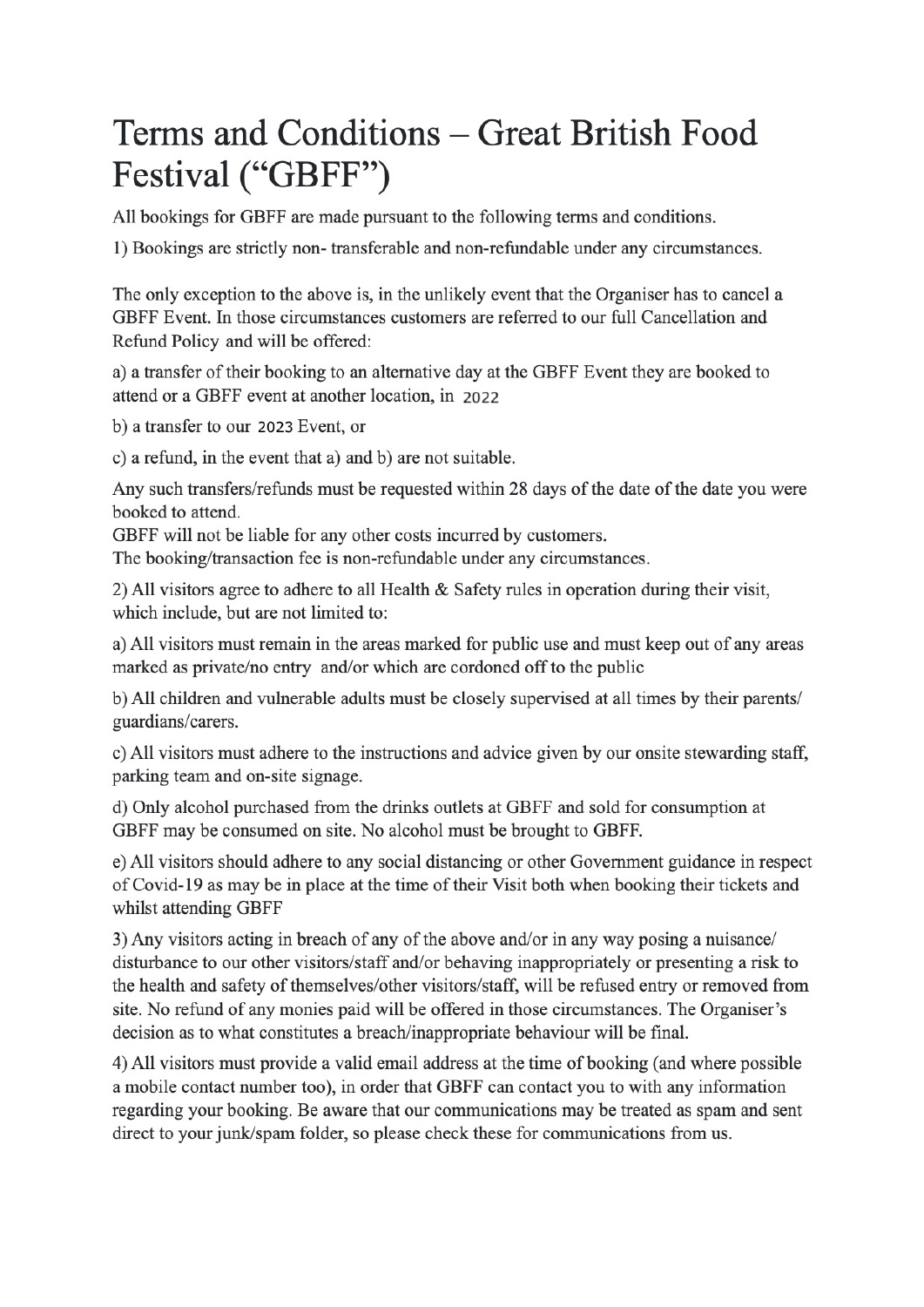5) An order for tickets is not complete until accepted by us. We try to ensure all prices are accurate but errors may occur. If we discover an error in the price of tickets you have ordered we will inform you as soon as possible and we may either cancel the order (in which case you will be refunded the ticket price and any booking, transaction or supplementary fees you have paid) or give you the option of confirming your order at the correct price.

6) On occasions filming and photography may take place at GBFF, including capturing the visitor experience with us. Buying a ticket affirms your consent to the filming and sound recording of yourself as one of our visitors. If you have any objection, should this happen when you attend GBFF, please speak to a member of our onsite team.

7) In rare circumstances, it may be necessary to cancel, change or postpone a day of GBFF. In such circumstances, you will be contacted via the email address provided on booking (and via SMS message, if a valid mobile number was provided on booking). Please ensure that you check your email (including your Spam/Junk folder) for all such communications.

8) GBFF accepts no responsibility for loss or damage of any kind suffered at or in connection with GBFF to any property, including loss, damage, or theft of any personal property.

10) Admission to GBFF is at all times subject to any terms, conditions or rules of GBFF and our venue partners. If you breach those terms, conditions or rules GBFF may refuse admission or require you and/or other ticket holders to leave the venue.

11) Before you finalise your booking, please read all the information that applies to GBFF. If you or any member of your party has particular requirements please raise these prior to booking and we will endeavour to address your query. There can be no guarantee that requirements can be met if notified at the event.

# Privacy Policy

This privacy notice discloses the privacy practices for GBFF. This privacy notice applies solely to information collected by this website. It will notify you of the following:

What personally identifiable information is collected from you through the website, how it is used and with whom it may be shared.

What choices are available to you regarding the use of your data.

The security procedures in place to protect the misuse of your information.

How you can correct any inaccuracies in the information.

Information Collection, Use, and Sharing

We are the sole owners of the information collected on this site. We only have access to/ collect information that you voluntarily give us via newsletter signups, email or other direct contact from you. We will not sell or rent this information to anyone.

We will use your information to respond to you, regarding the reason you contacted us. We will not share your information with any third party outside of our organization, other than as necessary to fulfil your request, e.g. to send tickets.

Unless you ask us not to, we may contact you via email in the future to tell you about specials, new products or services, or changes to this privacy policy. If you don't want us to you can email us to tell us and we will take you off the mailing list or you can simply unsubscribe by clicking the link on any emails you receive.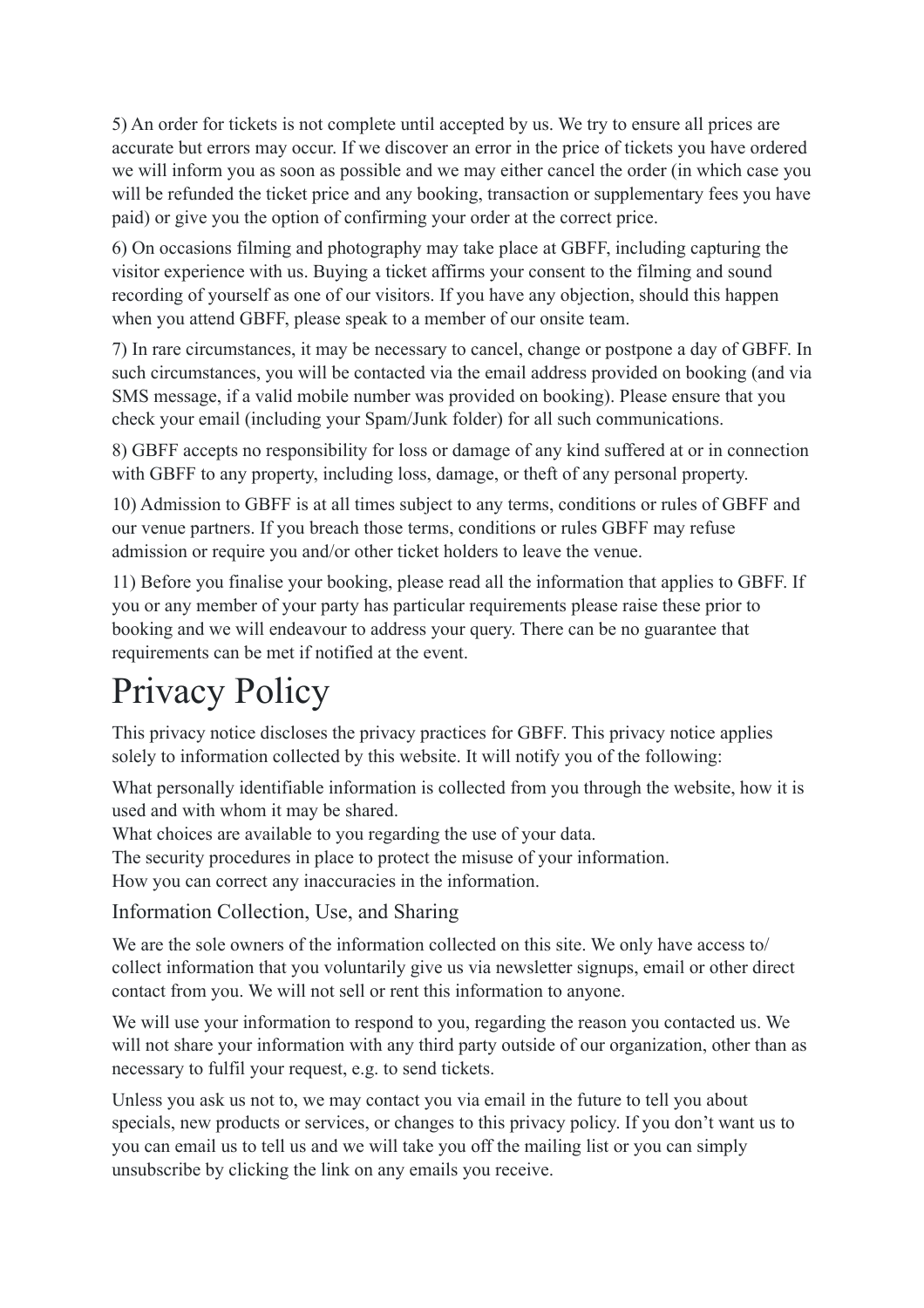## Your Access to and Control Over Information

You may opt out of any future contacts from us at any time. We only want to send you information if you want it. You can do the following at any time by contacting us via the email address or phone number given on our website:

See what data we have about you, if any (It is likely all we will have is your email address) Change/correct any data we have about you.

Have us delete any data we have about you.

Express any concern you have about our use of your data.

#### Security

We take precautions to protect your information. When you submit sensitive information via the website, your information is protected both online and offline.

Wherever we collect sensitive information (such as credit card data), that information is encrypted and transmitted to us in a secure way. You can verify this by looking for a lock icon in the address bar and looking for "https" at the beginning of the address of the Web page.

While we use encryption to protect sensitive information transmitted online, we also protect your information offline. Only employees who need the information to perform a specific job (for example, resending lost tickets) are granted access to personally identifiable information. The computers/servers in which we store personally identifiable information are kept in a secure environment.

If you feel that we are not abiding by this privacy policy, you should contact us immediately at [info@](mailto:info@luminate.live)greatbritishfoodfestival.com.

#### E-Newsletters

In order to receive our e-newsletter you must sign up at a venue and also click to agree to join the mailing list, or join up online via our website. During registration a user is required to give certain information (such as name and email address). This information is used to contact you about the products/services on our site in which you have expressed interest. At your option, you may also provide demographic information (such as gender or age) about yourself, but it is not required.

### Orders/Tickets

We request information from you on our order form. To buy tickets from us, you must provide contact information (like name and address) and financial information (like credit card number, expiration date). This information is used for billing purposes and to fill your orders. If we have trouble processing an order we may use this information to contact you.

#### Links

This website contains links to other sites. Please be aware that we are not responsible for the content or privacy practices of such other sites. We encourage our users to be aware when they leave our site and to read the privacy statements of any other site that collects personally identifiable information.

# Cookie Notice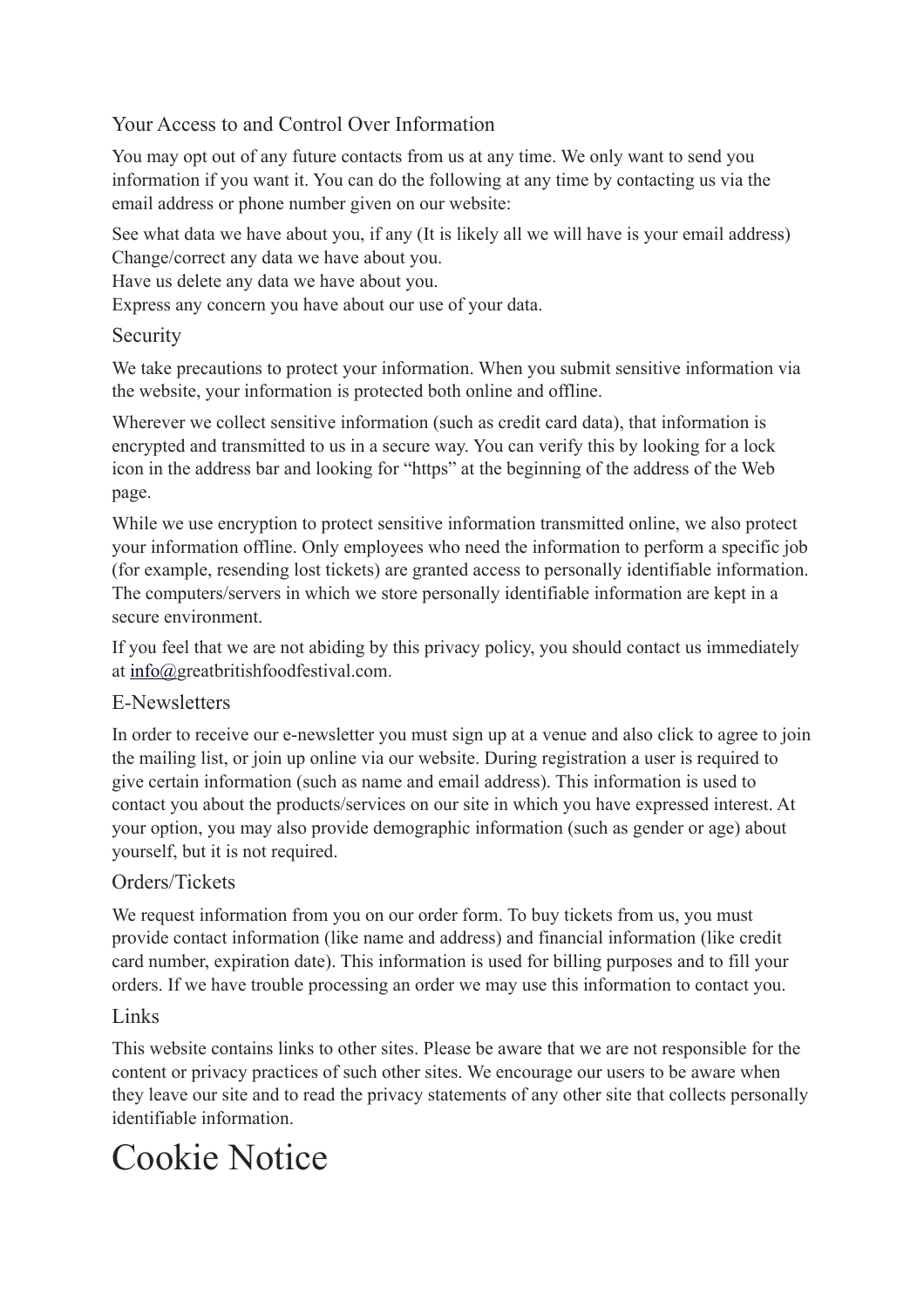### Introduction

This cookie notice is for visitors to our websites, apps and other digital platforms. It sets out how we use cookies. In this notice 'we' and 'our' means Luminate which operates this platform.

#### What are cookies?

For almost any modern website to work properly, it needs to collect certain basic information on its users. To do this, a site will create files known as cookies – which are small text files – on its users' computers. These cookies are designed to allow the website to recognise its users on subsequent visits, or to authorise other designated websites to recognise these users for a particular purpose.

Cookies do a lot of different jobs which make your experience of the Internet much smoother and more interactive. For instance, they are used to remember your preferences on sites you visit often, to remember your user ID and the contents of your shopping baskets, and to help you navigate between pages more efficiently. They also help ensure that the advertisements that you see online are more relevant to you and your interests. Some data collected is designed to detect browsing patterns and approximate geographical location to improve user experience.

Some websites may also contain images called 'web beacons' (also known as 'clear gifs'). Web beacons only collect limited information, including a cookie number, a timestamp, and a record of the page on which they are placed. Websites may also carry web beacons placed by third party advertisers. These beacons do not carry any personally identifiable information and are only used to track the effectiveness of a particular campaign (for example by counting the number of visitors).

Information collected by cookies is now classed as personal data.

How do we use cookies?

We collect a number of cookies from our users for various reasons, not least to track our own performance – but also to let us serve you content tailored to your own specifications, hopefully improving your overall experience of the website. Amongst other things, the cookies we use allow users to register to make comments, allow us to calculate how many visitors we have and how long they stay on our site.

We do our utmost to respect users' privacy. We use cookies to monitor and improve our services, but they do also allow us to sell advertising campaigns that are tailored to your interests and reading behaviour on our website, which helps keeps our content free to our readers. We sometimes include links on our site to goods and services offered by third parties and we may be paid some commission if you subsequently decide to make a purchase. Cookies may be used to track your visits to third party sites to help ensure that we are paid the correct amounts. Please note that these commercial arrangements do not influence our editorial content in any way.

We believe that your experience of the site would be adversely affected if you opted out of the cookies we use.

What types of cookie are there and which ones do we use?

There are two types of cookie: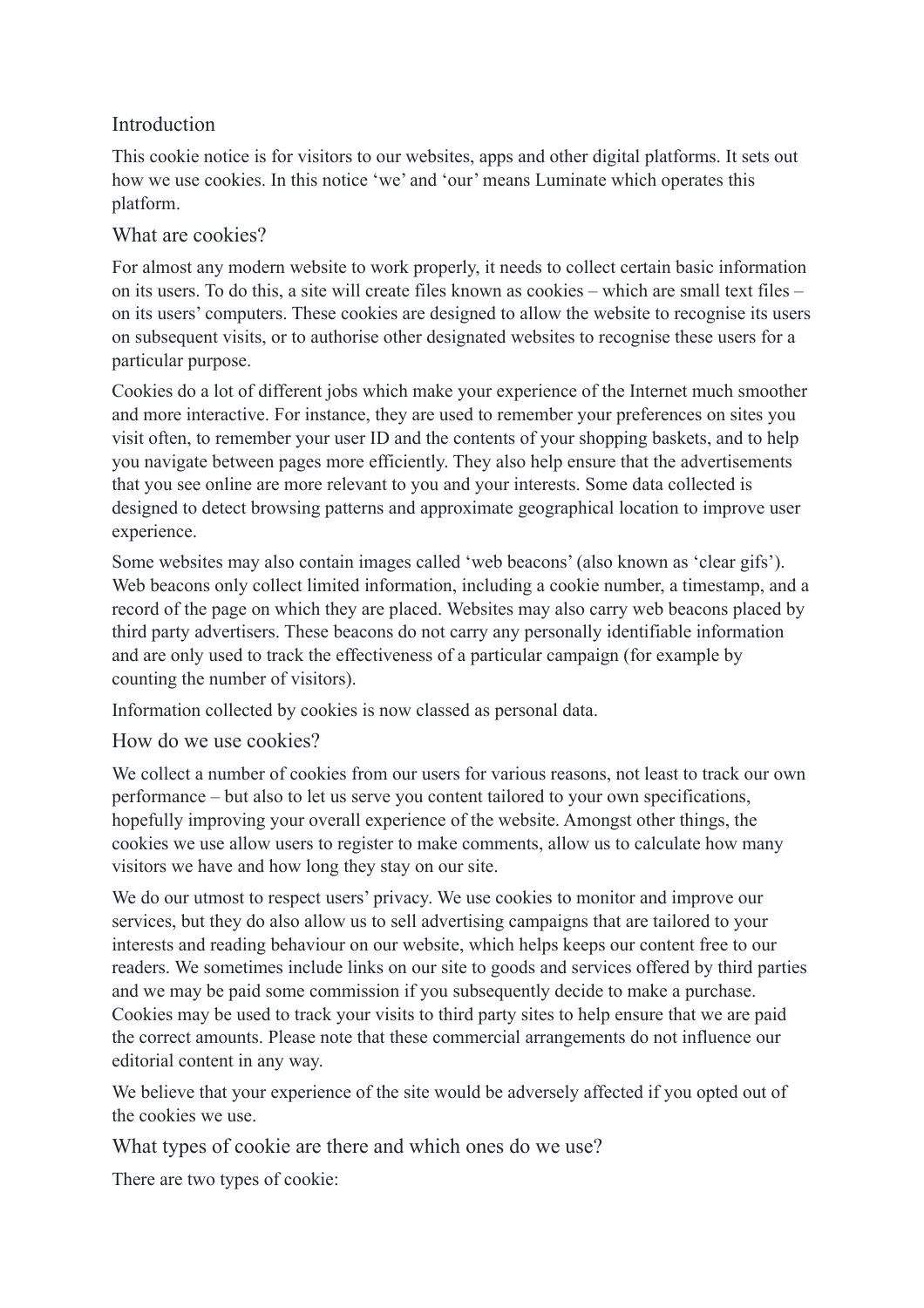Persistent cookies remain on a user's device for a set period of time specified in the cookie. They are activated each time that the user visits the website that created that particular cookie.

Session cookies are temporary. They allow website operators to link the actions of a user during a browser session. A browser session starts when a user opens the browser window and finishes when they close the browser window. Once you close the browser, all session cookies are deleted.

Cookies also have, broadly speaking, four different functions and can be categorised as follow: 'strictly necessary' cookies, 'performance' cookies, 'functionality' cookies and 'targeting' or 'advertising' cookies.

Strictly necessary cookies are essential to navigate around a website and use its features. Without them, you wouldn't be able to use basic services like registration or shopping baskets. These cookies do not gather information about you that could be used for marketing or remembering where you've been on the internet.

Examples of how we use 'strictly necessary' cookies include:

Setting unique identifiers for each unique visitor, so site numbers can be analysed. Allowing you to sign in to The Independent website as a registered user.

Performance cookies collect data for statistical purposes on how visitors use a website, they don't contain personal information such as names and email addresses, and are used to improve your user experience of a website.

Here are some examples of how we use performance cookies:

Gathering data about visits to the website, including numbers of visitors and visits, length of time spent on the site, pages clicked on or where visitors have come from. For comparison with other websites using data collected by industry-accepted measurement and research companies.

Information supplied by performance cookies helps us to understand how you use the website; for example, whether or not you have visited before, what you looked at or clicked on and how you found us. We can then use this data to help improve our services. We generally use independent analytics companies to perform these services for us and when this is the case, these cookies may be set by a third party company (third party cookies).

If you have registered with the website we can combine the data from the web analytics services and their cookies with the information you have supplied to us, so that we can make your experience more personal by recommending certain articles to you based on your reading behaviour or tailoring your emails with content you might find more interesting. We would only do this if you have given us permission to communicate with you. Sometimes the data used from the web analytics companies has been collected before you registered or signed in. In these cases, if we use this data to identify you, we use it only in accordance with our privacy notice.

Functionality cookies allow users to customise how a website looks for them: they can remember usernames, language preferences and regions, and can be used to provide more personal services like local weather reports and traffic news.

Here are some examples of how we use functionality cookies: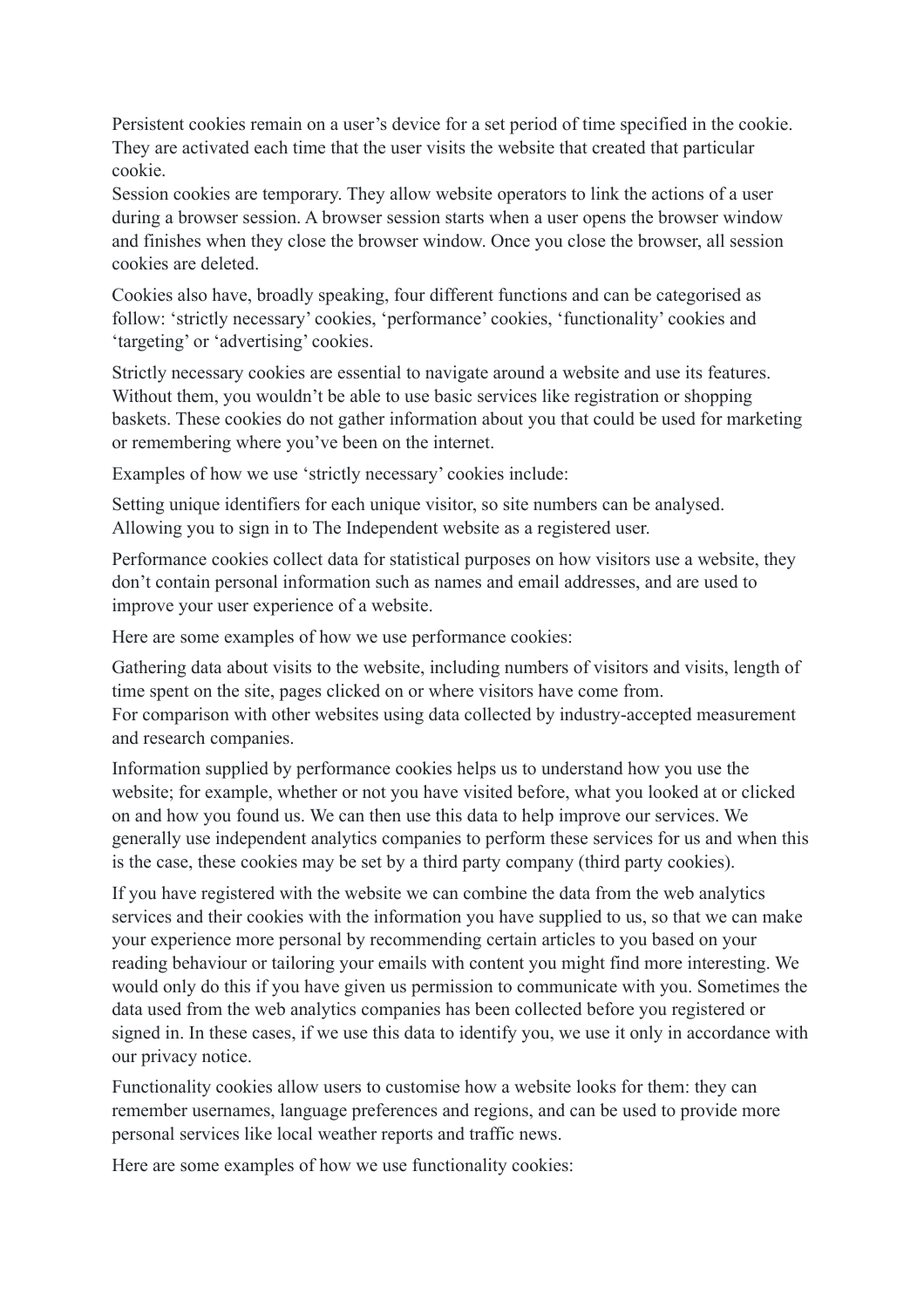Storing your user preferences on Your Account page

Remembering if you've been to the site before so that messages intended for first-time users are not displayed to you.

Advertising and targeting cookies are used to deliver advertisements more relevant to you, but can also limit the number of times you see an advertisement, and be used to chart the effectiveness of an ad campaign by tracking users' clicks. They can also provide security in transactions. They are usually placed by third-party advertising networks with a website operator's permission, but can be placed by the operator themselves. They can remember that you have visited a website, and this information can be shared with other organisations, including other advertisers. They cannot determine who you are though, as the data collected is never linked to your profile.

The two main ways we use advertising and targeting cookies are set out below:

Interest-based advertising (or online behavioural advertising) is where cookies are placed on your device by our third party service providers which remember your web browsing activity and group together your interests in order to provide you with targeted advertisements which are more relevant to you when you visit independent.co.uk. Your previous web browsing activity can also be used to infer things about you, such as your demographics (age, gender etc.). This information may also be used to make the advertising on independent.co.uk more relevant to you. 'Retargeting' is a form of interest-based advertising that enables our advertising partners to show you advertisements selected based on your online browsing activity away from the website. This allows companies to advertise to people who previously visited their website. These cookies will usually be placed on your device by third-party advertising networks and we have listed the main third party networks we work with below.

Without these cookies, online advertisements you encounter will be less relevant to you and your interests.

#### How do I control my cookies?

You should be aware that any preferences will be lost if you delete all cookies and many websites will not work properly or you will lose some functionality. We do not recommend turning cookies off when using our website for these reasons.

Most browsers accept cookies automatically, but you can alter the settings of your browser to erase cookies or prevent automatic acceptance if you prefer. Generally you have the option to see what cookies you've got and delete them individually, block third party cookies or cookies from particular sites, accept all cookies, to be notified when a cookie is issued or reject all cookies. Visit the 'options' or 'preferences' menu on your browser to change settings, and check the following links for more browser-specific information.

[Cookie settings in Internet Explorer](https://support.microsoft.com/en-us/help/17442/windows-internet-explorer-delete-manage-cookies%23_blank) [Cookie settings in Firefox](https://support.mozilla.com/en-US/kb/cookies-information-websites-store-on-your-computer?redirectlocale=en-US&redirectslug=Cookies%23_blank) [Cookie settings in Chrome](https://support.google.com/chrome/answer/95647?hl=en%23_blank) [Cookie settings in Safari](https://support.apple.com/?path=Safari/3.0/en/9277.html%23_blank)

Managing performance cookies

It is possible to opt out of having your anonymised browsing activity within websites recorded by performance cookies.